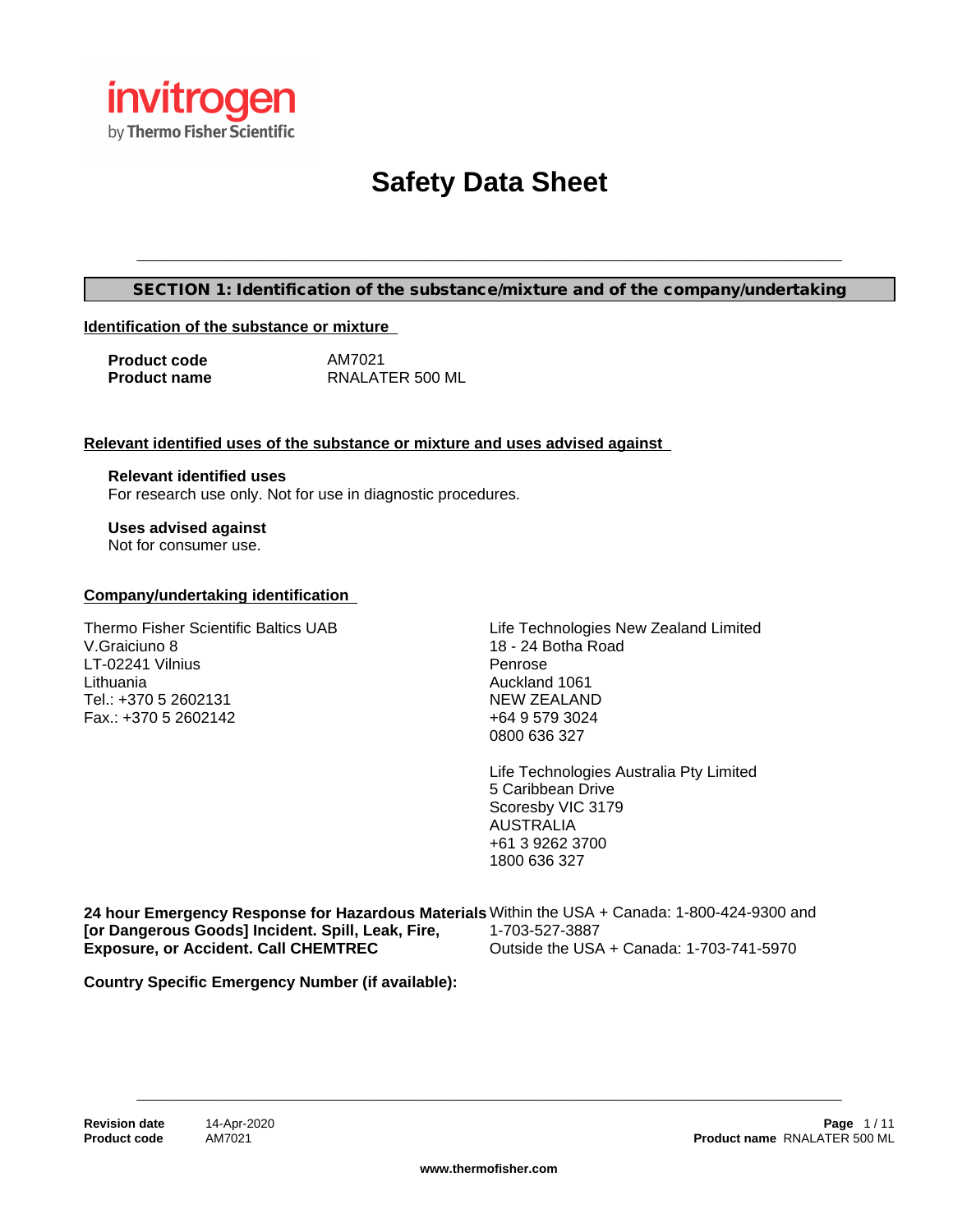| CHEMTREC Israel (Tel Aviv)<br><b>CHEMTREC Malaysia</b><br><b>CHEMTREC Malaysia (Kuala Lumpur)</b><br><b>CHEMTREC Philippines</b><br><b>CHEMTREC Philippines (Manila)</b><br><b>CHEMTREC Saudi Arabia</b><br><b>CHEMTREC Singapore</b><br><b>CHEMTREC Singapore</b><br><b>CHEMTREC Australia (Sydney)</b><br><b>CHEMTREC New Zealand (Auckland)</b><br><b>CHEMTREC South Africa</b><br><b>CHEMTREC Vietnam (Hanoi)</b> | +(972)-37630639 (Greeting Language: Hebrew)<br>1-800-815-308 (Toll Free) (Greeting Language: Malay)<br>+(60)-327884561 (Greeting Language: Malay)<br>1-800-1-116-1020 (Toll Free) (Greeting Language: Tagalog)<br>+(63) 632-395-3308 (Greeting Language: Tagalog)<br>+(966)-8111095861 (Greeting Language: Arabic and English)<br>800-101-2201 (Toll Free) (Greeting Language: English and Mandarin)<br>+(65)-31581349 (Greeting Language: English and Mandarin)<br>+(61)-290372994 (Greeting Language: English)<br>+(64)-98010034 (Greeting Language: English)<br>0-800-983-611 (Greeting Language: English)<br>+(84)-444581771 (welcome Language: Vietnamese) |
|-----------------------------------------------------------------------------------------------------------------------------------------------------------------------------------------------------------------------------------------------------------------------------------------------------------------------------------------------------------------------------------------------------------------------|-----------------------------------------------------------------------------------------------------------------------------------------------------------------------------------------------------------------------------------------------------------------------------------------------------------------------------------------------------------------------------------------------------------------------------------------------------------------------------------------------------------------------------------------------------------------------------------------------------------------------------------------------------------------|
| <b>CHEMTREC South Korea</b><br><b>CHEMTREC South Korea</b>                                                                                                                                                                                                                                                                                                                                                            | 00-308-13-2549 (free call) (Welcome language: Korean)<br>+(82) 070-7686-0086 (Welcome language: Korean)                                                                                                                                                                                                                                                                                                                                                                                                                                                                                                                                                         |
|                                                                                                                                                                                                                                                                                                                                                                                                                       | <b>SECTION 2: Hazards identification</b>                                                                                                                                                                                                                                                                                                                                                                                                                                                                                                                                                                                                                        |
| <b>Australian SDS Statement</b>                                                                                                                                                                                                                                                                                                                                                                                       | Not classified as a hazardous substance in accordance with the criteria of Safe<br>Work Australia - Globally Harmonised System (GHS)                                                                                                                                                                                                                                                                                                                                                                                                                                                                                                                            |
| <b>GHS Classification</b>                                                                                                                                                                                                                                                                                                                                                                                             |                                                                                                                                                                                                                                                                                                                                                                                                                                                                                                                                                                                                                                                                 |
| <b>Health hazards</b><br>Not Hazardous                                                                                                                                                                                                                                                                                                                                                                                |                                                                                                                                                                                                                                                                                                                                                                                                                                                                                                                                                                                                                                                                 |
| <b>Physical hazards</b><br>Not Hazardous                                                                                                                                                                                                                                                                                                                                                                              |                                                                                                                                                                                                                                                                                                                                                                                                                                                                                                                                                                                                                                                                 |
| <b>Environmental hazards</b><br>Not Hazardous                                                                                                                                                                                                                                                                                                                                                                         |                                                                                                                                                                                                                                                                                                                                                                                                                                                                                                                                                                                                                                                                 |
| Label elements                                                                                                                                                                                                                                                                                                                                                                                                        |                                                                                                                                                                                                                                                                                                                                                                                                                                                                                                                                                                                                                                                                 |
| <b>Signal Word</b><br>None                                                                                                                                                                                                                                                                                                                                                                                            |                                                                                                                                                                                                                                                                                                                                                                                                                                                                                                                                                                                                                                                                 |
| <b>Hazard pictograms</b><br>None                                                                                                                                                                                                                                                                                                                                                                                      |                                                                                                                                                                                                                                                                                                                                                                                                                                                                                                                                                                                                                                                                 |
| <b>Hazard pictograms names</b><br>None                                                                                                                                                                                                                                                                                                                                                                                |                                                                                                                                                                                                                                                                                                                                                                                                                                                                                                                                                                                                                                                                 |
| <b>Hazard Statements</b><br>Not Applicable                                                                                                                                                                                                                                                                                                                                                                            |                                                                                                                                                                                                                                                                                                                                                                                                                                                                                                                                                                                                                                                                 |
| <b>Precautionary Statements</b>                                                                                                                                                                                                                                                                                                                                                                                       |                                                                                                                                                                                                                                                                                                                                                                                                                                                                                                                                                                                                                                                                 |
| <b>Prevention</b><br>Not Applicable                                                                                                                                                                                                                                                                                                                                                                                   |                                                                                                                                                                                                                                                                                                                                                                                                                                                                                                                                                                                                                                                                 |
|                                                                                                                                                                                                                                                                                                                                                                                                                       |                                                                                                                                                                                                                                                                                                                                                                                                                                                                                                                                                                                                                                                                 |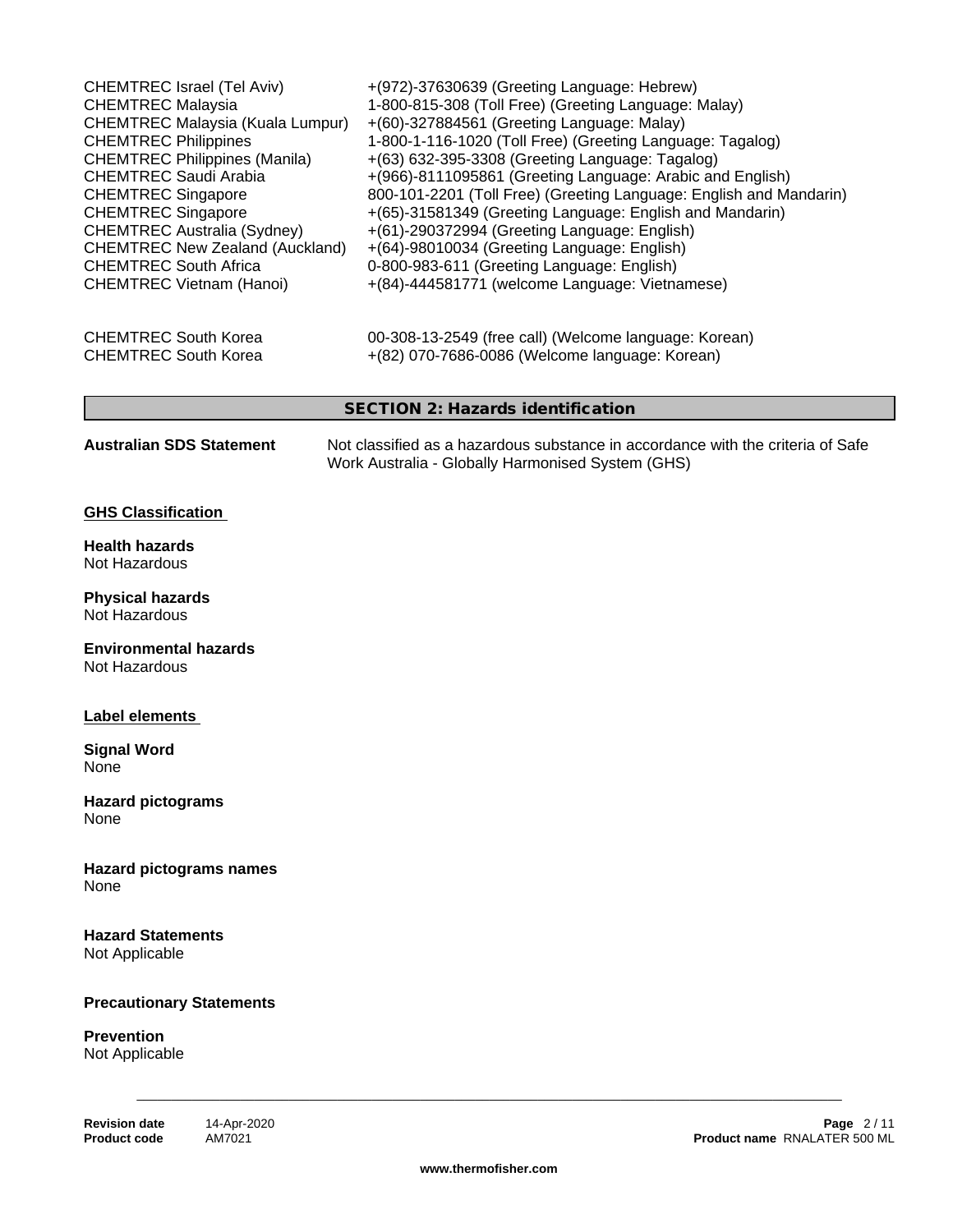## **Response**

Not Applicable

**Storage** Not Applicable

**Disposal** Not Applicable

# **Other hazards**

Not Applicable

# **SECTION 3: Composition/information on ingredients**

| <b>Component</b>                               | CAS No    | $\sim$ ommon name $\sim$ | <b>EINECS-No.</b> | Weight-%                |
|------------------------------------------------|-----------|--------------------------|-------------------|-------------------------|
| $\sim$ $\sim$<br>Ammonium sulfate              | 7783-20-2 |                          | 231-984-          | $10-70$<br>יי-י∨<br>4U. |
| $40 - 7$<br>$\overline{z}$<br>7783-20-2<br>ט י |           |                          |                   |                         |

We recommend handling all chemicals with caution.

## **SECTION 4: First aid measures**

#### **Description of first aid measures**

| <b>Skin contact</b>       | Rinse skin with water. Immediate medical attention is not required.                                                                            |
|---------------------------|------------------------------------------------------------------------------------------------------------------------------------------------|
| Eye contact               | Rinse cautiously with water for several minutes. Remove contact lenses, if present<br>and easy to do. Continue rinsing.                        |
| Ingestion                 | Not expected to present a significant ingestion hazard under anticipated conditions<br>of normal use. If you feel unwell, seek medical advice. |
| <b>Inhalation</b>         | Not expected to be an inhalation hazard under anticipated conditions of normal<br>use of this material. Consult a physician if necessary.      |
| <b>Notes to Physician</b> | Treat symptomatically.                                                                                                                         |

**Most important symptoms and effects, both acute and delayed** Not Applicable

**Indication of any immediate medical attention and special treatment needed** None.

**SECTION 5: Firefighting measures**

#### **Extinguishing media**

**Unsuitable extinguishing media** 

**Suitable extinguishing media** Water spray. Carbon dioxide (CO<sub>2</sub>). Foam. Dry chemical.<br> **Unsuitable extinguishing media** Water Show information available.

**Special hazards arising from the substance or mixture** Not known

**Protective equipment and precautions for firefighters** Standard procedure for chemical fires.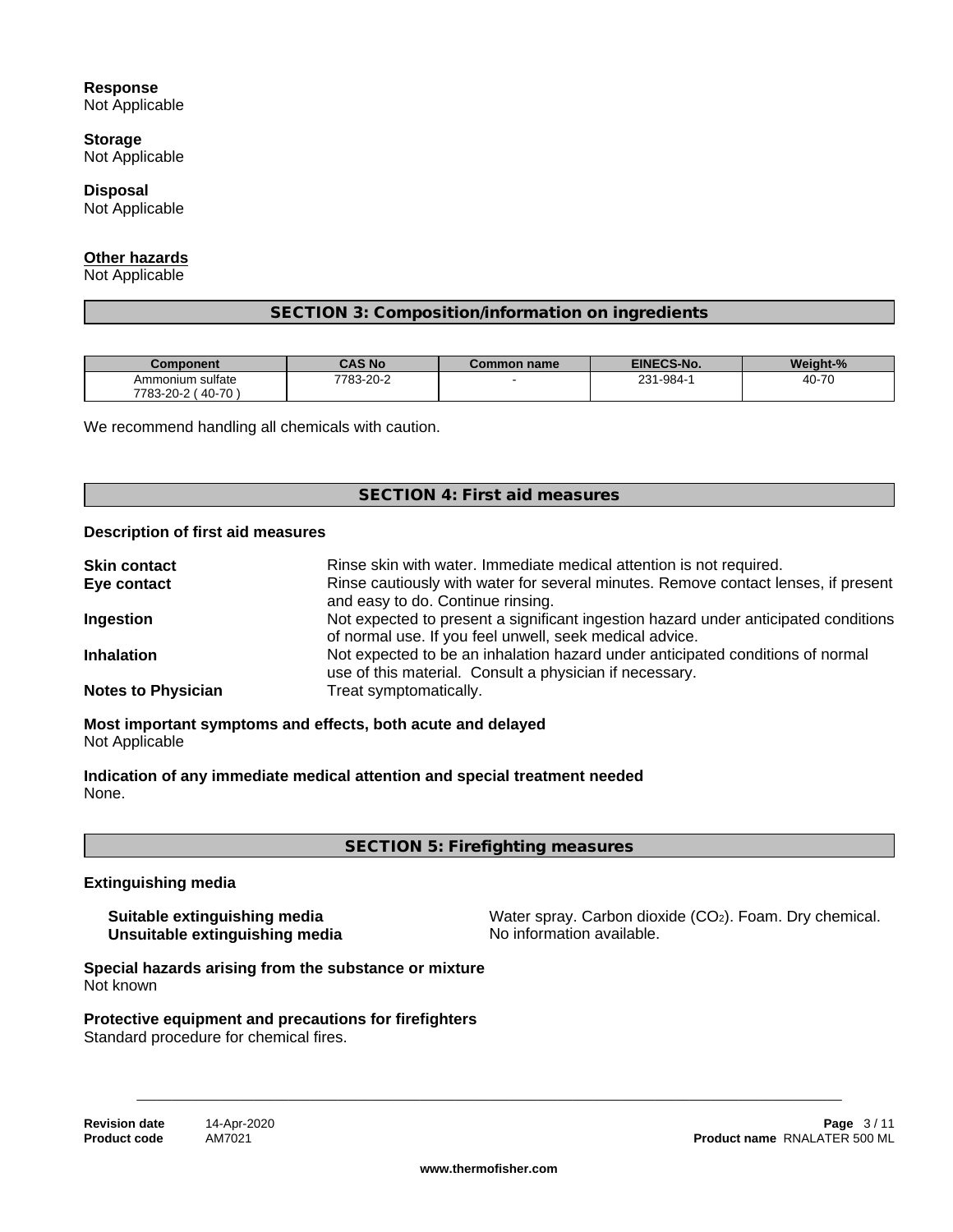#### **SECTION 6: Accidental release measures**

#### **Personal precautions, protective equipment and emergency procedures**

Ensure adequate ventilation Always wear recommended Personal Protective Equipment Use personal protection equipment See section 8 for more information

#### **Environmental precautions**

No special environmental precautions required.

#### **Methods and material for containment and cleaning up**

Soak up with inert absorbent material.

#### **Reference to other sections**

See section 8 for more information.

#### **SECTION 7: Handling and storage**

#### **Precautions for safe handling**

Use personal protective equipment as required. No special handling advices are necessary.

#### **Conditions for safe storage, including any incompatibilities**

Keep in a dry, cool and well-ventilated place. Keep in properly labelled containers.

#### **Specific end use(s)**

For research use only. Not for use in diagnostic procedures.

# **SECTION 8: Exposure controls/personal protection**

#### **Control parameters**

Contains no substances with occupational exposure limit values.

| <b>Chemical Name</b> | <b>Australia STEL</b> | Australia | <b>Australia</b><br><b>Skin</b><br><b>Absorbers</b> | - Peak<br><b>Australia</b><br>- OES - |
|----------------------|-----------------------|-----------|-----------------------------------------------------|---------------------------------------|
| Ammonium sulfate     | None                  | None      | None                                                | None                                  |
| 7783-20-2            |                       |           |                                                     |                                       |

| <b>Chemical Name</b>          | New Zealand - Workplace  <br><b>Exposure Limits</b> | New Zealand TWA | New Zealand STEL | <b>New Zealand Ceiling</b><br>Limits |
|-------------------------------|-----------------------------------------------------|-----------------|------------------|--------------------------------------|
| Ammonium sulfate<br>7783-20-2 | None                                                | None            | None             | None                                 |

| <b>Chemical Name</b> | . (MAC)<br><b>China OEL</b> | China<br><b>Skin</b><br><b>Absorbers</b>    | <b>Hong Kong OEL</b>  |
|----------------------|-----------------------------|---------------------------------------------|-----------------------|
| Ammonium sulfate     | None<br>$\sim$ $\sim$       | None<br>the contract of the contract of the | None<br>$\sim$ $\sim$ |
| 7783-20-2            |                             |                                             |                       |

| <b>Chemical Name</b> | Korea OEL (CEILING)   | (TWA)<br><b>Korea OEL</b> | Korea OEL (STEL) |
|----------------------|-----------------------|---------------------------|------------------|
| Ammonium sulfate     | None<br>$\sim$ $\sim$ | , mg/m <sup>3</sup>       | ი ma/m∘          |
| 7783-20-2            |                       |                           |                  |

| <b>Chemical Name</b>          | Korea OEL (Skin<br><b>Notations</b> ) | Korea PEL (STELs) | Korea PEL (TWAs) |
|-------------------------------|---------------------------------------|-------------------|------------------|
| Ammonium sulfate<br>7783-20-2 | None                                  | None              | None             |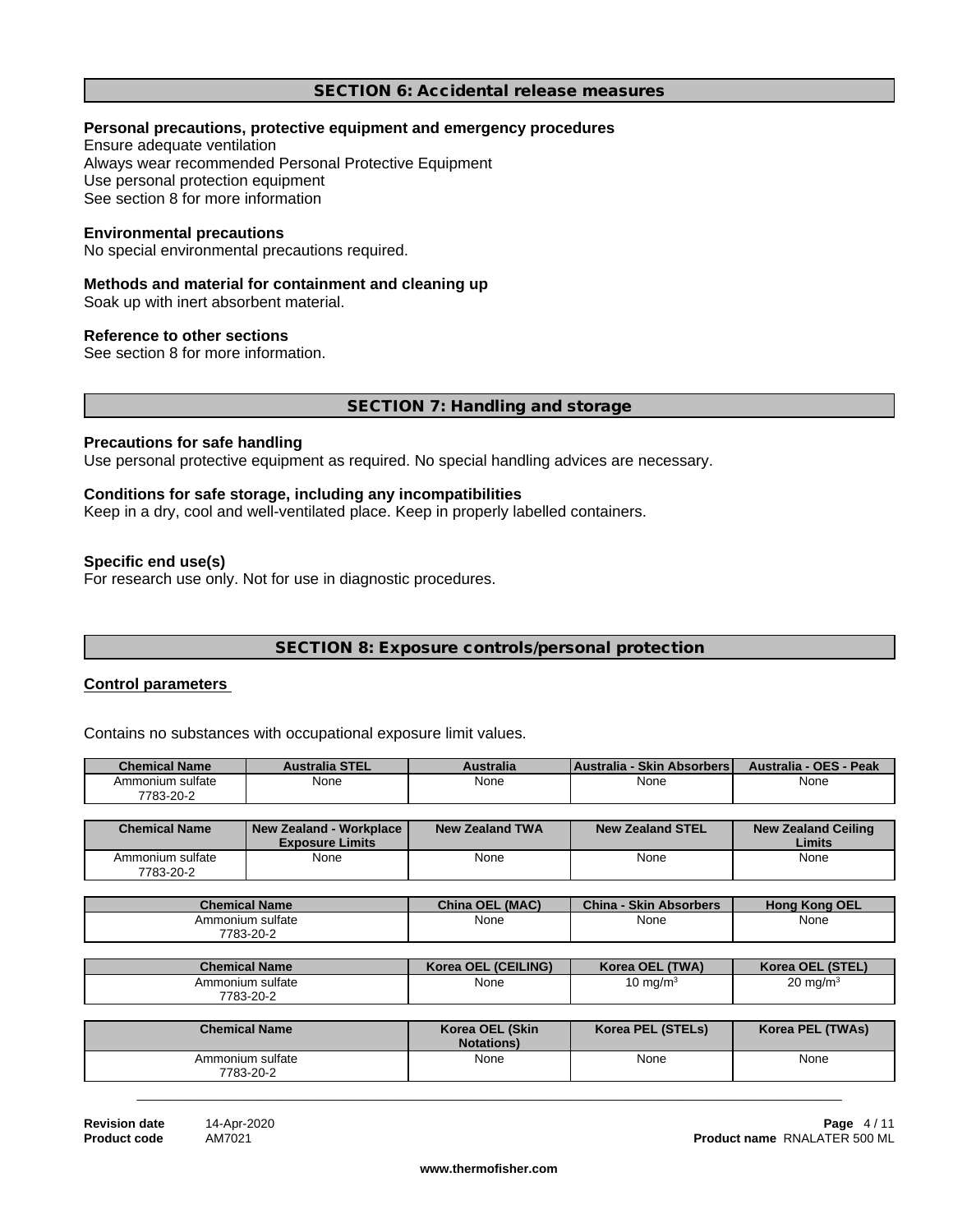| <b>Chemical Name</b>          | Korea OEL (Carcinogens) | Korea OEL (Germ Cell<br><b>Mutagenicity</b> | Korea OEL (Reproductive<br><b>Toxicity</b> ) |
|-------------------------------|-------------------------|---------------------------------------------|----------------------------------------------|
| Ammonium sulfate<br>7783-20-2 | None                    | None                                        | None                                         |

| <b>Chemical Name</b>          | Taiwan OEL - TWA | <b>Taiwan OEL (Skin</b><br>notations. Carcinogens) | Taiwan OEL (STELs) | Taiwan OEL (Ceilings) |
|-------------------------------|------------------|----------------------------------------------------|--------------------|-----------------------|
| Ammonium sulfate<br>7783-20-2 | None             | None                                               | None               | None                  |

| <b>Chemical Name</b> | (PEL.<br><b>Singapore OEL</b> | <b>STEL</b><br><b>Singapore OEL</b> |
|----------------------|-------------------------------|-------------------------------------|
| Ammonium sulfate     | None<br>.                     | None                                |
| 7783-20-2            |                               |                                     |

| <b>Chemical Name</b> | 'TWA)<br>CGIH<br><b>OEL</b> | <b>ACGIH OEL (STEL)</b> |
|----------------------|-----------------------------|-------------------------|
| Ammonium sulfate     | None                        | None                    |
| 7783-20-2            |                             |                         |

**Engineering Measures** Ensure adequate ventilation, especially in confined areas

# **Exposure controls**

# **Personal Protective Equipment**

| <b>Respiratory protection</b>   | In case of insufficient ventilation wear respirators and components tested and<br>approved under appropriate government standards. |
|---------------------------------|------------------------------------------------------------------------------------------------------------------------------------|
| <b>Hand protection</b>          | Wear suitable gloves Glove material: Compatible chemical-resistant gloves.                                                         |
| Eye protection                  | Tight sealing safety goggles                                                                                                       |
| <b>Skin and Body Protection</b> | Wear suitable protective clothing                                                                                                  |
| <b>Hygiene Measures</b>         | Handle in accordance with good industrial hygiene and safety practice                                                              |

## **Environmental exposure controls**

No special environmental precautions required.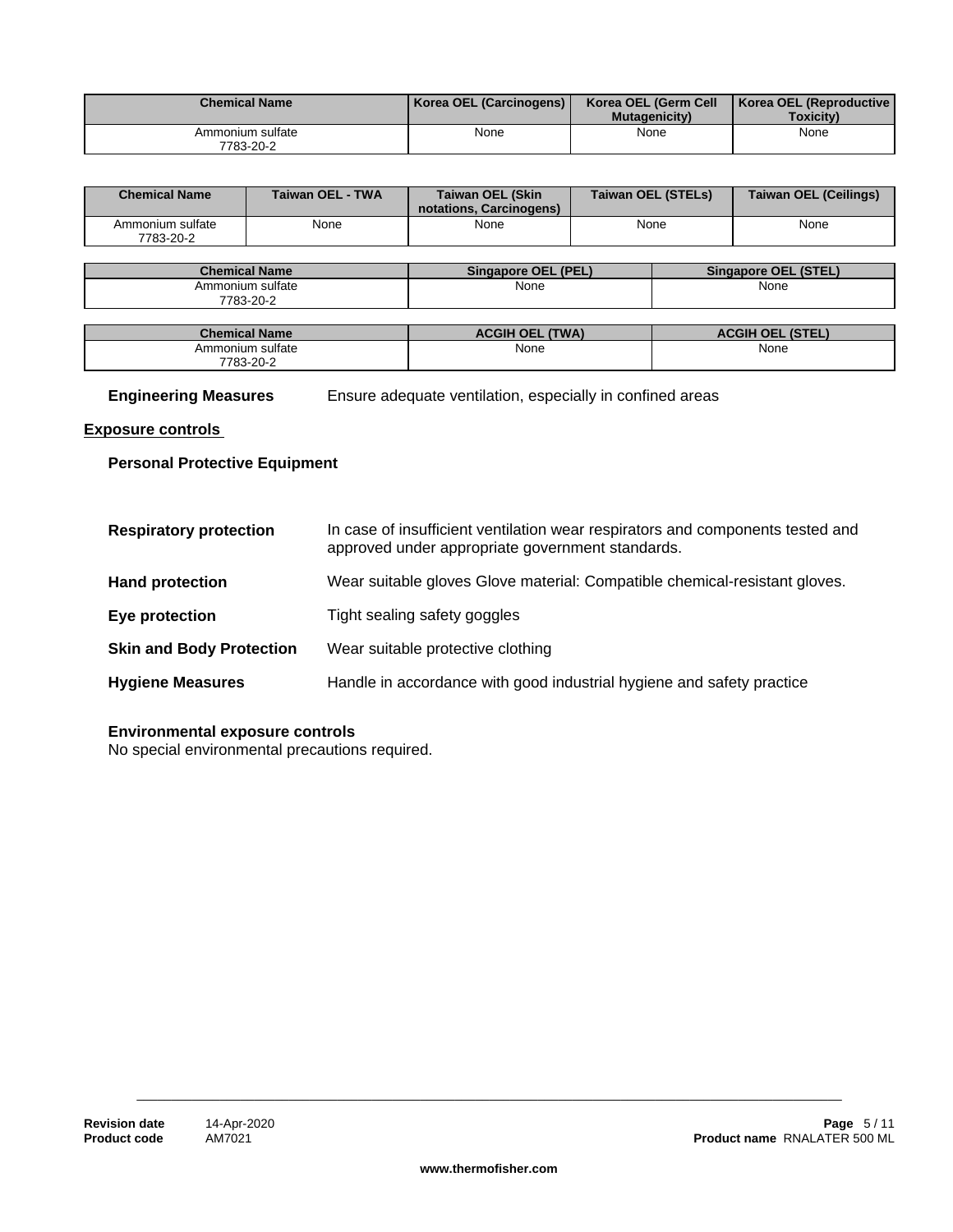# **Information on basic physical and chemical properties**

| Appearance                       | liquid            |                   |
|----------------------------------|-------------------|-------------------|
| Odour                            | No data available |                   |
| <b>Odour Threshold</b>           | No data           |                   |
| <b>Molecular Weight</b>          | No data           |                   |
| рH                               | No data available |                   |
| Melting point / melting range    | <b>°C</b> No data | <b>°F</b> No data |
| Boiling point / boiling range    | <b>°C</b> No data | <b>°F</b> No data |
| <b>Flash point</b>               | <b>°C</b> No data | <b>°F</b> No data |
| <b>Autoignition Temperature</b>  | <b>°C</b> No data | <b>°F</b> No data |
| <b>Decomposition temperature</b> | <b>°C</b> No data | <b>°F</b> No data |
| <b>Evaporation rate</b>          | No data           |                   |
| Flammability (solid, gas)        | No data available |                   |
| <b>Upper explosion limit</b>     | No data           |                   |
| <b>Lower explosion limit</b>     | No data           |                   |
| <b>Vapour Pressure</b>           | No data           |                   |
| Vapour density                   | No data           |                   |
| <b>Relative density</b>          | No data           |                   |
| <b>Specific gravity</b>          | No data           |                   |
| <b>Solubility</b>                | No data available |                   |
| <b>Partition coefficient:</b>    | No data available |                   |
| n-octanol/water                  |                   |                   |
| <b>Viscosity</b>                 | No data           |                   |
| <b>Explosive properties</b>      | No data           |                   |
| <b>Oxidising properties</b>      | No data           |                   |
|                                  |                   |                   |

**Other information**

No data available.

|                                              | SECTION 10: Stability and reactivity                                                                                            |
|----------------------------------------------|---------------------------------------------------------------------------------------------------------------------------------|
| <b>Reactivity</b>                            | None known.                                                                                                                     |
| <b>Chemical stability</b>                    | Stable under normal conditions.                                                                                                 |
| <b>Possibility of hazardous</b><br>reactions | Hazardous reaction has not been reported.                                                                                       |
| <b>Conditions to avoid</b>                   | Contact with acids or bleach liberates toxic gases. DO NOT ADD acids or bleach<br>to any liquid wastes containing this product. |
| Incompatible materials                       | No dangerous reaction known under conditions of normal use.                                                                     |
| <b>Hazardous decomposition</b><br>products   | No data available.                                                                                                              |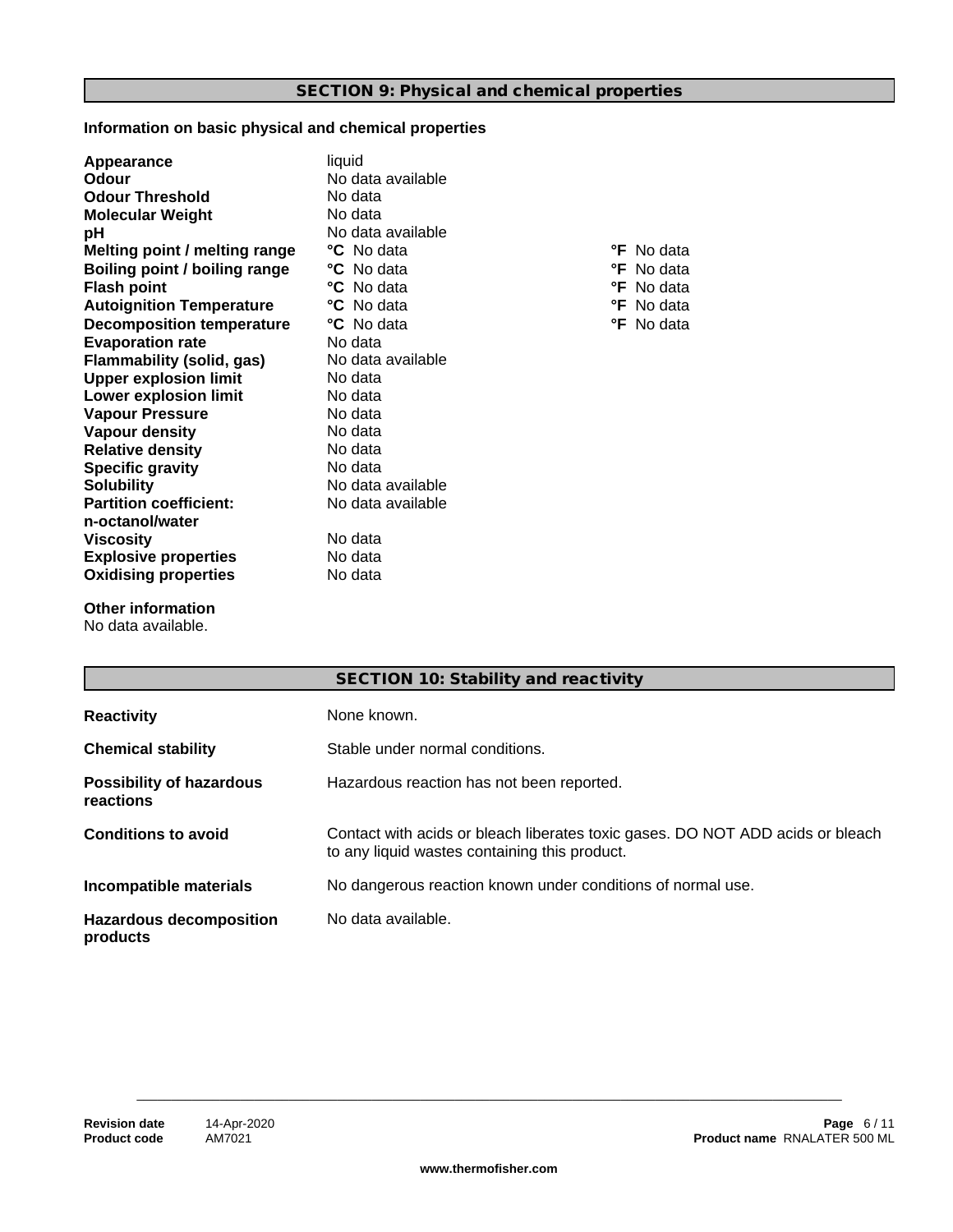## **SECTION 11: Toxicological information**

## **Information on toxicological effects**

There is no evidence available indicating acute toxicity.

| Chemical Name        | .D50<br>'Jra                            | ---<br>Y<br>.มวน          | <b>C50</b><br><u>Innalation</u> |
|----------------------|-----------------------------------------|---------------------------|---------------------------------|
| ⊧sultate<br>Ammonium | <b>PRAI</b><br>(Rat.<br>ma/ko<br>-<br>= | N.<br>a available<br>data | a available<br>No.<br>data      |

## **Principal Routes of Exposure**

| <b>Acute toxicity</b>                       | Data are conclusive but insufficient for classification.                                     |
|---------------------------------------------|----------------------------------------------------------------------------------------------|
| <b>Skin corrosion/irritation</b>            | Data are conclusive but insufficient for classification                                      |
|                                             | <b>Serious eye damage/irritation</b> Data are conclusive but insufficient for classification |
| <b>Respiratory or skin</b><br>sensitisation | Data are conclusive but insufficient for classification                                      |
| (STOT) – single exposure                    | Specific target organ toxicity Data are conclusive but insufficient for classification       |
| (STOT) – repeated exposure                  | Specific target organ toxicity Data are conclusive but insufficient for classification       |
| Carcinogenicity                             | Data are conclusive but insufficient for classification                                      |
| <b>Germ cell mutagenicity</b>               | Data are conclusive but insufficient for classification                                      |
| <b>Reproductive toxicity</b>                | Data are conclusive but insufficient for classification                                      |

**Aspiration hazard** Data are conclusive but insufficient for classification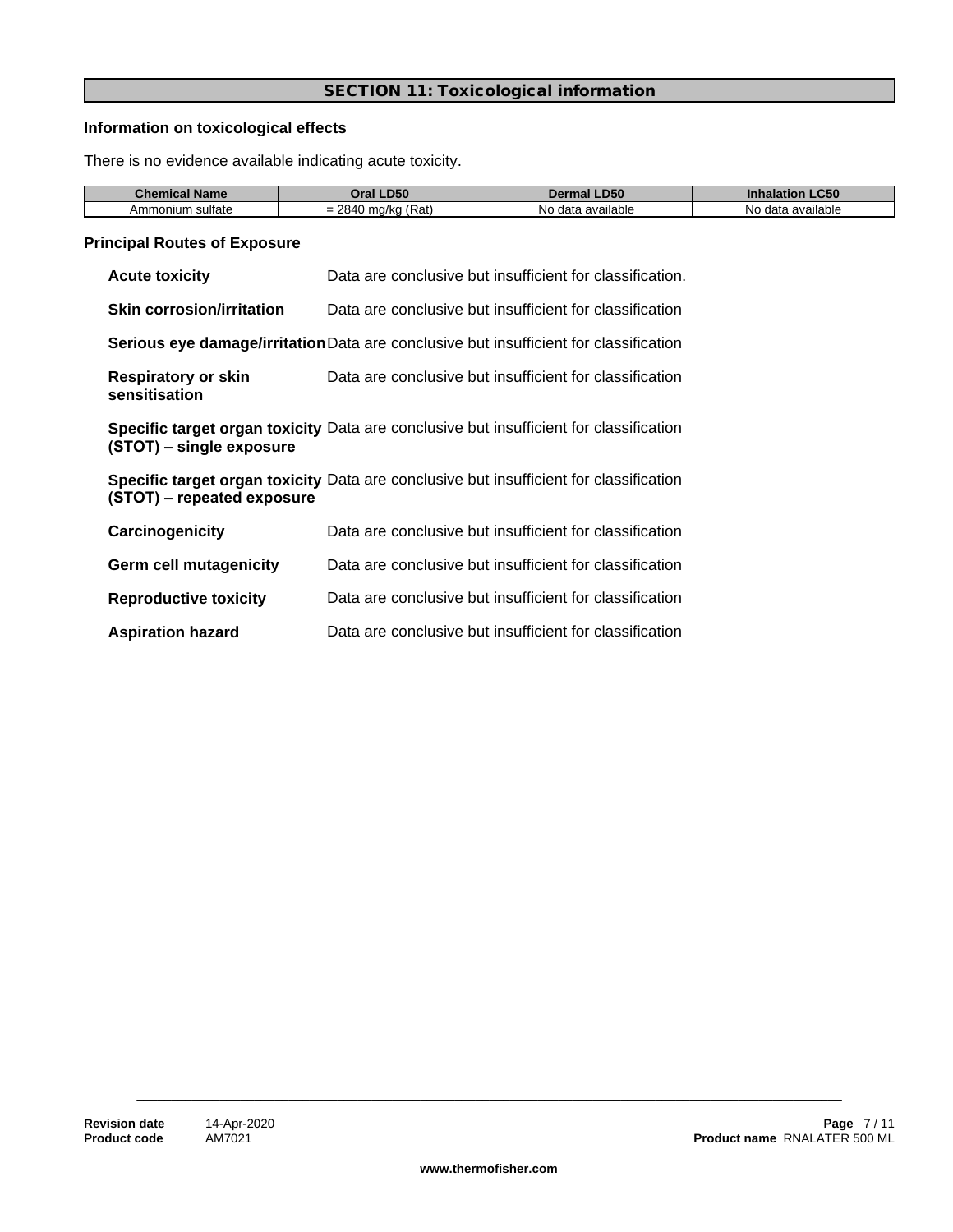# **Ecotoxicity**

Contains no substances known to be hazardous to the environment or not degradable in waste water treatment plants.

| <b>Chemical Name</b> | <b>Toxicity to algae</b> | <b>Toxicity to daphnia</b><br>and other aquatic | <b>Toxicity to fish</b> | <b>Microtox Data</b> | log Pow    |  |
|----------------------|--------------------------|-------------------------------------------------|-------------------------|----------------------|------------|--|
|                      |                          | invertebrates                                   |                         |                      |            |  |
| Ammonium sulfate     | No data available        | Daphnia magna<br>$LC50=14$ mg/L (48 h)          | No data available       | No data available    | logPow-5.1 |  |
|                      |                          | Daphnia magna                                   |                         |                      |            |  |
|                      |                          | EC50=423 mg/L (24                               |                         |                      |            |  |
|                      |                          |                                                 |                         |                      |            |  |

| <b>Mobility in soil</b> | No information available. |  |
|-------------------------|---------------------------|--|
|-------------------------|---------------------------|--|

**Persistence and degradability** No information available.

**Bioaccumulative potential** No information available.

#### **Results of PBT and vPvB assessment**

This mixture does not contain any substances that are assessed to be a PBT or a vPvB.

#### **Other adverse effects** No information available.

**SECTION 13: Disposal considerations**

#### **Waste treatment methods**

The generation of waste should be avoided or minimized wherever possible. Empty containers or liners may retain some product residues. This material and its container must be disposed of in according to approved disposal technique. Disposal of this product, its solutions or of any by-products, shall comply with the requirements of all applicable local, regional or national/federal regulations.

#### **SECTION 14: Transport information**

#### **IATA / ADR / DOT-US / IMDG**

Not regulated in the meaning of transport regulations

**UN number** Not Applicable **UN** proper shipping name Not Applicable **Transport hazard class(es)** Not Applicable **Packing group** Not Applicable

\_\_\_\_\_\_\_\_\_\_\_\_\_\_\_\_\_\_\_\_\_\_\_\_\_\_\_\_\_\_\_\_\_\_\_\_\_\_\_\_\_\_\_\_\_\_\_\_\_\_\_\_\_\_\_\_\_\_\_\_\_\_\_\_\_\_\_\_\_\_\_\_\_\_\_\_\_\_\_\_\_\_\_\_\_\_\_\_\_\_\_\_\_\_\_\_\_\_\_\_\_\_

#### **Environmental hazards** Not Applicable

#### **Special precautions for user** Not Applicable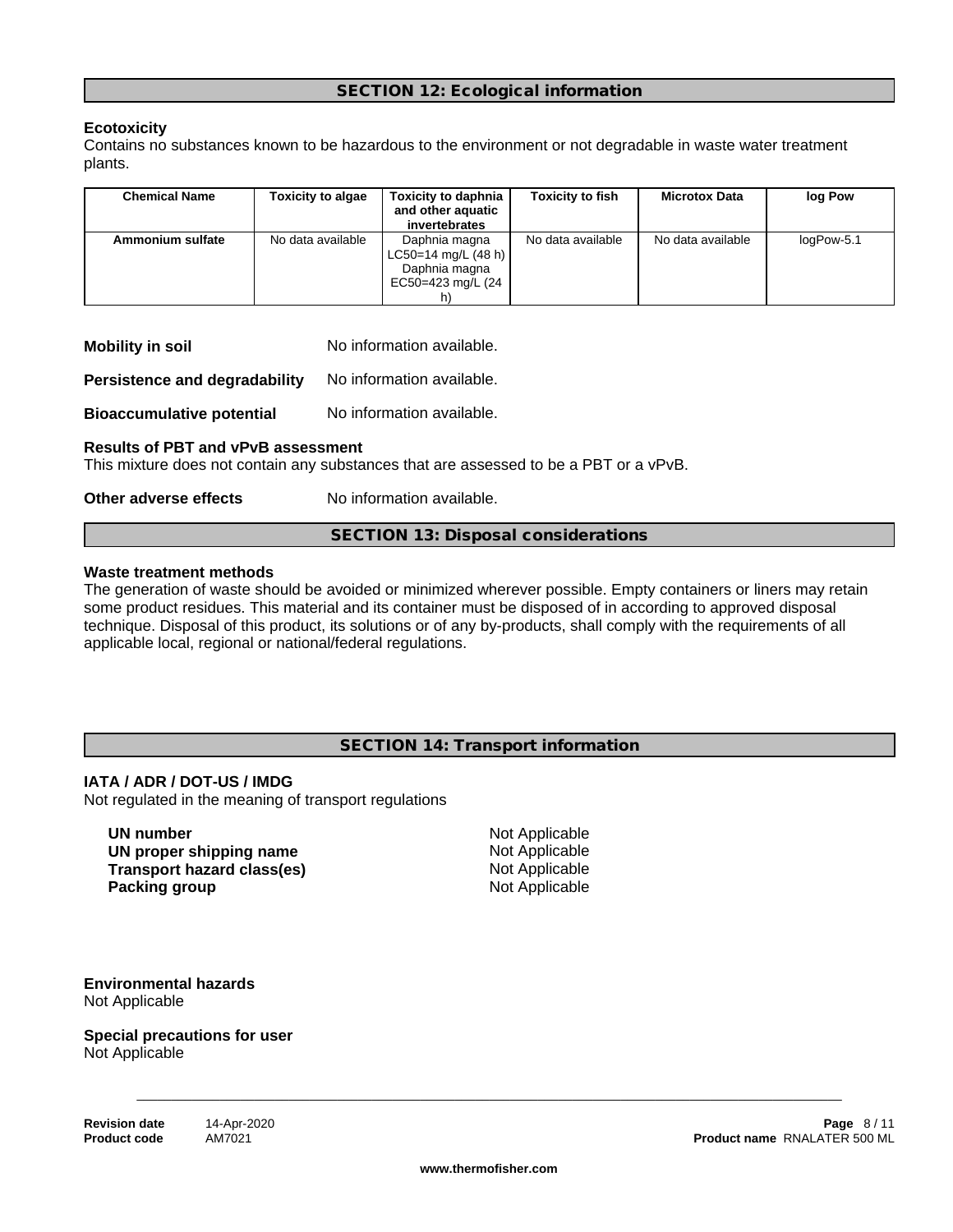# **Transport in bulk according to Annex II of MARPOL and the IBC Code** Not Applicable.

# **SECTION 15: Regulatory information**

#### **International Inventories**

| <b>Chemical Name</b> | <b>US TSCA</b>      | Canada (DSL)                                                                | <b>NDSL</b>        | <b>PICCS (Philippines)</b> |
|----------------------|---------------------|-----------------------------------------------------------------------------|--------------------|----------------------------|
| Ammonium sulfate     | Listed              | Listed                                                                      |                    | Listed                     |
|                      |                     |                                                                             |                    |                            |
| <b>Chemical Name</b> | <b>ENCS (Japan)</b> | <b>IECSC - China Inventory</b><br>of Existing Chemical<br><b>Substances</b> | South Korea (KECL) | <b>AICS (Australia)</b>    |
| Ammonium sulfate     | _isted              | Listed                                                                      | Listed             | Listed                     |

| <b>Chemical Name</b> | NZIoC - New Zealand Inventory<br>of Chemicals | <b>EINECS (European Union)</b> | <b>ELINCS (European List of</b><br><b>Notified Chemical Substances)</b> |
|----------------------|-----------------------------------------------|--------------------------------|-------------------------------------------------------------------------|
| Ammonium sulfate     | Listed                                        | .isted                         |                                                                         |

# **Korea**

# **Occupational Safety and Health Act**

| <b>Chemical Name</b> | [ISHA - Substances to be ISHA - Substances to be ISHA - Substances to be ISHA - Substances to be<br>controlled - Metals | controlled - Organic | controlled - Acids and | controlled - Gas-phase |
|----------------------|-------------------------------------------------------------------------------------------------------------------------|----------------------|------------------------|------------------------|
|                      |                                                                                                                         | <b>Substances</b>    | bases                  | substances             |
| Ammonium sulfate     | Not Applicable                                                                                                          | Not Applicable       | Not Applicable         | Not Applicable         |

| <b>Chemical Name</b> | <b>ISHA - Harmful Substances</b><br><b>Prohibited for Manufacturing,</b><br>Importing, Transferring, or<br><b>Supplying</b> | <b>ISHA - Harmful Substances</b><br><b>Requiring Permission</b> | <b>Special management materials</b> |
|----------------------|-----------------------------------------------------------------------------------------------------------------------------|-----------------------------------------------------------------|-------------------------------------|
| Ammonium sulfate     | Not Applicable                                                                                                              | Not Applicable                                                  | Not Applicable                      |

| <b>Chemical Name</b> | <b>Harmful agents</b><br>subject to work<br>environment<br>Imonitoring - Organic   monitoring - Metals<br>compounds | <b>Harmful agents</b><br>subject to work<br>environment | <b>Harmful agents</b><br>subject to work<br>environment<br>monitoring - Acids<br>and alkalis | <b>Harmful agents</b><br>subject to work<br>environment<br>monitoring -<br>Gas-phase<br>substances | <b>Harmful agents</b><br>subject to work<br>environment<br>monitoring - Dusts |
|----------------------|---------------------------------------------------------------------------------------------------------------------|---------------------------------------------------------|----------------------------------------------------------------------------------------------|----------------------------------------------------------------------------------------------------|-------------------------------------------------------------------------------|
| Ammonium sulfate     | Not Applicable                                                                                                      | Not Applicable                                          | Not Applicable                                                                               | Not Applicable                                                                                     | Not Applicable                                                                |

| <b>Chemical Name</b> | <b>Harmful agents</b><br>subject to workers<br>requiring health<br>examination -<br>Organic compounds | <b>Harmful agents</b><br>subject to workers<br>reguiring health | <b>Harmful agents</b><br>subject to workers<br>reguiring health<br><b>lexamination - Metals examination - Acids  </b><br>and alkalis | <b>Harmful agents</b><br>subject to workers<br>requiring health<br>examination -<br>Gas-phase<br>substances | <b>Harmful agents</b><br>subject to workers<br>requiring health<br>l examination - Dusts I |
|----------------------|-------------------------------------------------------------------------------------------------------|-----------------------------------------------------------------|--------------------------------------------------------------------------------------------------------------------------------------|-------------------------------------------------------------------------------------------------------------|--------------------------------------------------------------------------------------------|
| Ammonium sulfate     | Not Applicable                                                                                        | Not Applicable                                                  | Not Applicable                                                                                                                       | Not Applicable                                                                                              | Not Applicable                                                                             |

| <b>Chemical Name</b> | Korea OEL (CEILING) | Korea OEL (TWA) | Korea OEL (STEL) | Korea OEL (Skin<br><b>Notations</b> ) |
|----------------------|---------------------|-----------------|------------------|---------------------------------------|
| Ammonium sulfate     | Not Applicable      | Applicable      | Applicable       | Not Applicable                        |

| <b>Chemical Name</b> | <b>Korea OEL</b><br>(Carcinogens) | Korea OEL (Germ<br><b>Cell Mutagenicity)</b> | <b>Korea OEL</b><br><i><b>(Reproductive)</b></i><br><b>Toxicity)</b> | Korea PEL (STELs) | Korea PEL (TWAs) |
|----------------------|-----------------------------------|----------------------------------------------|----------------------------------------------------------------------|-------------------|------------------|
| Ammonium sulfate     | Not Applicable                    | Not Applicable                               | Not Applicable                                                       | Not Applicable    | Not Applicable   |

| <b>Chemical Name</b> | ISHA - Harmful or Dangerous Substances ISHA - Harmful or Dangerous Substances     |  |
|----------------------|-----------------------------------------------------------------------------------|--|
|                      | Subject to Submission of Process Safety   Subject to Submission of Process Safety |  |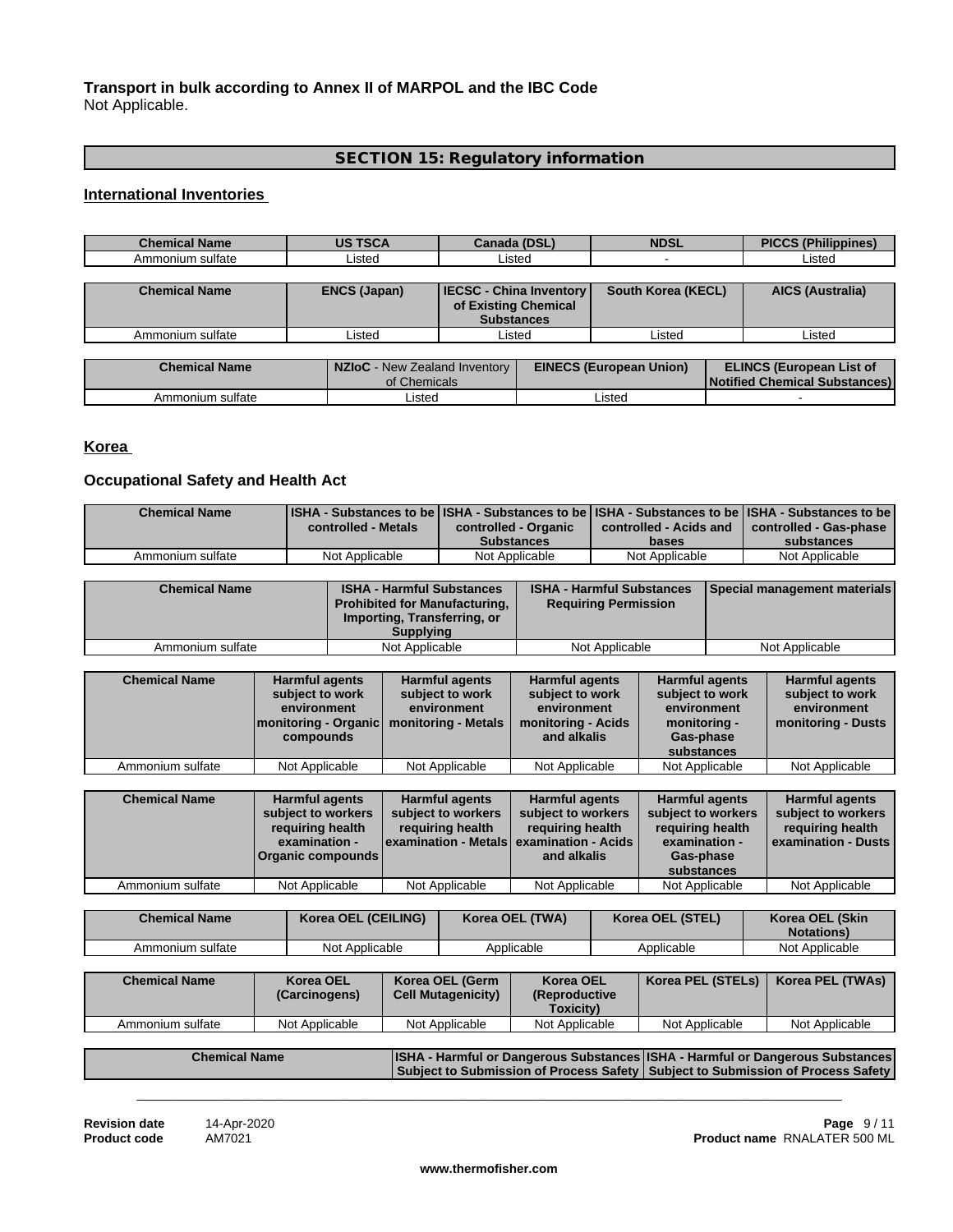|                       | Storage<br><b>Reports</b> | <b>Handling</b><br><b>Reports</b><br>- Manufacturino<br>or |
|-----------------------|---------------------------|------------------------------------------------------------|
| ∘ sultate<br>Ammonium | Applicable<br>Not         | - Annlicable<br>Not.<br>νιινανισ<br>טשר                    |

## **Chemicals Control Act**

| <b>Chemical Name</b> | <b>Toxic substance</b> | <b>Prohibited substance</b> | <b>Restricted substance</b> |
|----------------------|------------------------|-----------------------------|-----------------------------|
| Ammonium sulfate     | Not Applicable         | Not Applicable              | Not Applicable              |
|                      |                        |                             |                             |
| <b>Chemical Name</b> | Threshold Values (%)   | <b>Quantity limit for</b>   | <b>Quantity limit for</b>   |
|                      |                        | manufacture/use             | custody/storage             |
| Ammonium sulfate     | Not Applicable         | Not Applicable              | Not Applicable              |
|                      |                        |                             |                             |

| Chemical Name    | I Pollutant Release and Transfer Registers   Pollutant Release and Transfer Registers |                   |
|------------------|---------------------------------------------------------------------------------------|-------------------|
|                  | <b>'PRTR) - Group I</b>                                                               | (PRTR) - Group II |
| Ammonium sulfate | Not Applicable                                                                        | Not Applicable    |

# **Act on Registration, Evaluation, etc. of Chemicals (K-REACH)**

| <b>Chemical Name</b> | Ministry of<br><b>Environment - CMR</b><br>risk | <b>Ministry of</b><br><b>Environment -</b><br><b>Critically Controlled  </b><br><b>Substance</b> | Existing substances   Existing substances   Existing substances  <br>subject to<br>registration | not likely to be<br>subject to<br>registration | ∣ known to be of verv ∣<br>low risk |
|----------------------|-------------------------------------------------|--------------------------------------------------------------------------------------------------|-------------------------------------------------------------------------------------------------|------------------------------------------------|-------------------------------------|
| Ammonium sulfate     | Not Applicable                                  | Not Applicable                                                                                   | Not Applicable                                                                                  | Not Applicable                                 | Not Applicable                      |

# **Safety Control of Dangerous Substances Act**

| Chemical Name              | <b>Control of Dangerous Substances Act</b> |
|----------------------------|--------------------------------------------|
| sultate<br>nıur<br>Arnrnor | <b>Not</b><br>Applicable                   |

## **Wastes Control Act**

| $-0.00000$       |                    |
|------------------|--------------------|
| <b>Name</b>      | <b>Control Act</b> |
| Chemical         | wa                 |
|                  | Not                |
| Ammonium sultate | Applicable         |

## **Singapore**

| ' Name<br>unemical                     | 'oisons List<br>--------<br>Sın |
|----------------------------------------|---------------------------------|
| <br>sultate<br>mmoniun.<br>$H_{\rm 1}$ | Not<br>∵ısteo                   |

## **Taiwan**

| <b>Chemical Name</b> | <b>Toxic Chemical Substances</b>        | <b>Toxic Chemical Substances</b> | <b>Hazard Prevention Standard for</b> |
|----------------------|-----------------------------------------|----------------------------------|---------------------------------------|
|                      | <b>Control Act - Classification and</b> | <b>Control Act - Threshold</b>   | <b>Specified Chemical</b>             |
|                      | <b>Control Levels</b>                   | <b>Regulated Quantities</b>      | <b>Substances</b>                     |
| Ammonium sulfate     | Not Listed                              | Not Listed                       | Not Listed                            |

# **China**

| <b>Chemical Name</b> | China - Catalogue of<br><b>Occupational Hazard</b><br><b>Factors</b> | <b>China - Dangerous</b><br><b>Goods List</b> | China - Catalog of<br><b>Hypertoxic Chemicals</b> | China - List of<br><b>Dangerous Chemicals</b><br><b>If or Priority Management I</b> |
|----------------------|----------------------------------------------------------------------|-----------------------------------------------|---------------------------------------------------|-------------------------------------------------------------------------------------|
| Ammonium sulfate     | Not Listed                                                           | Not Listed                                    | Not Listed                                        | Not Listed                                                                          |